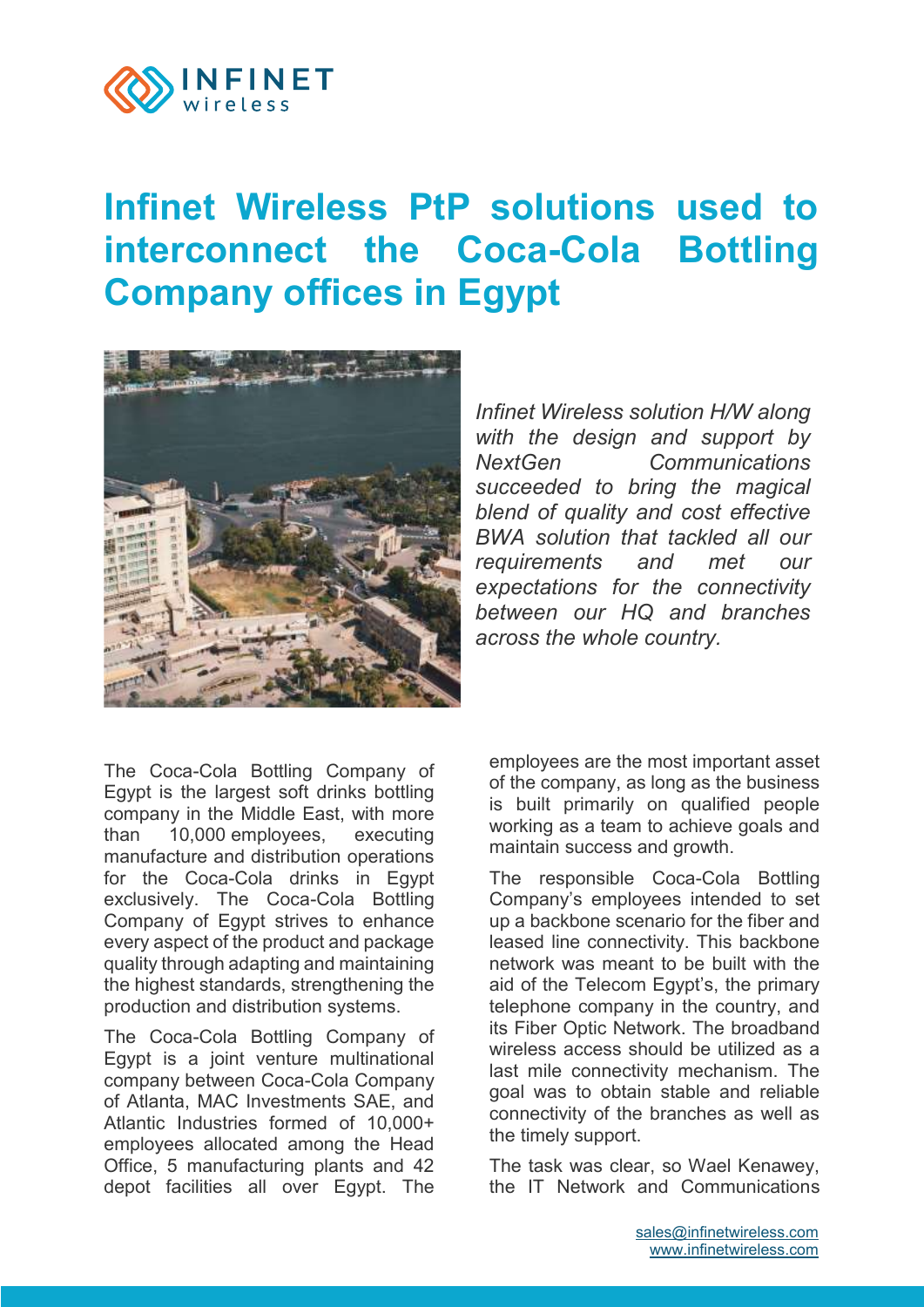Manager at the Coca-Cola Bottling Company of Egypt who was responsible for the whole project, started exploring available options, comparing the solutions from different vendors, and finally selected Infinet Wireless products. NextGen Communications, a well-known local telecommunications system integrator, was an intermediary partner who conducted consultations and helped to make the right choice, comparing different products and judging by the key features which would become a perfect fit for the project, and the price. The implementation process, with all the negotiations and calibration included, lasted for three months.

The enterprise needed to interconnect 26 locations, so the Coca-Cola Bottling Company decision-makers chose InfiLINK 2x2, a versatile and adaptable Point-to-Point solution perfect for varied applications. Infinet Wireless products caught the client's attention because of their scalability in terms of the distance, as well as capacity, compared to competitors and taking into account the price and total cost of ownership.

Thinking about the added value for Telecom Egypt by whose means the deployment should have been done it was needed to put a workable solution which would meet the needs of the Coca-Cola Bottling Company. In the scope of those three months, they estimated the probability of establishing the connectivity with the help of Telecom Egypt central offices. It was no easy task, especially bearing in mind that heights of the buildings and thus, the interference they cause. But finally, without any additional trainings and special preparation, they launched the network between all the branches. Radio links built with InfiLINK 2x2, 1 to 8 km long, were deployed between each branch via Telecom Egypt central offices. Each central office was connected to another one via VPN.

As a result of the project deployment, persistent connectivity was achieved. It was vital to establish the unalterable connectivity between all the branches of the company, to provide smooth transfer of the critical data. Additionally, the Coca-Cola Bottling company received a high-level support. Quickly deployable cost-effective solution was just the right thing to overcome the connectivity issue between the branches. Having it fixed, the client is planning to extend the current network infrastructure for better efficiency.

*"Infinet Wireless offers products which, along with the design and support by NextGen Communications, succeeded to bring the magical blend of quality and cost-effective broadband wireless access connectivity that tackled all our requirements and met our expectations, helping have our branches interconnected across the whole country," Wael Kenawey, the IT Network and Communications Manager at the Coca-Cola Bottling Company of Egypt, commented.*